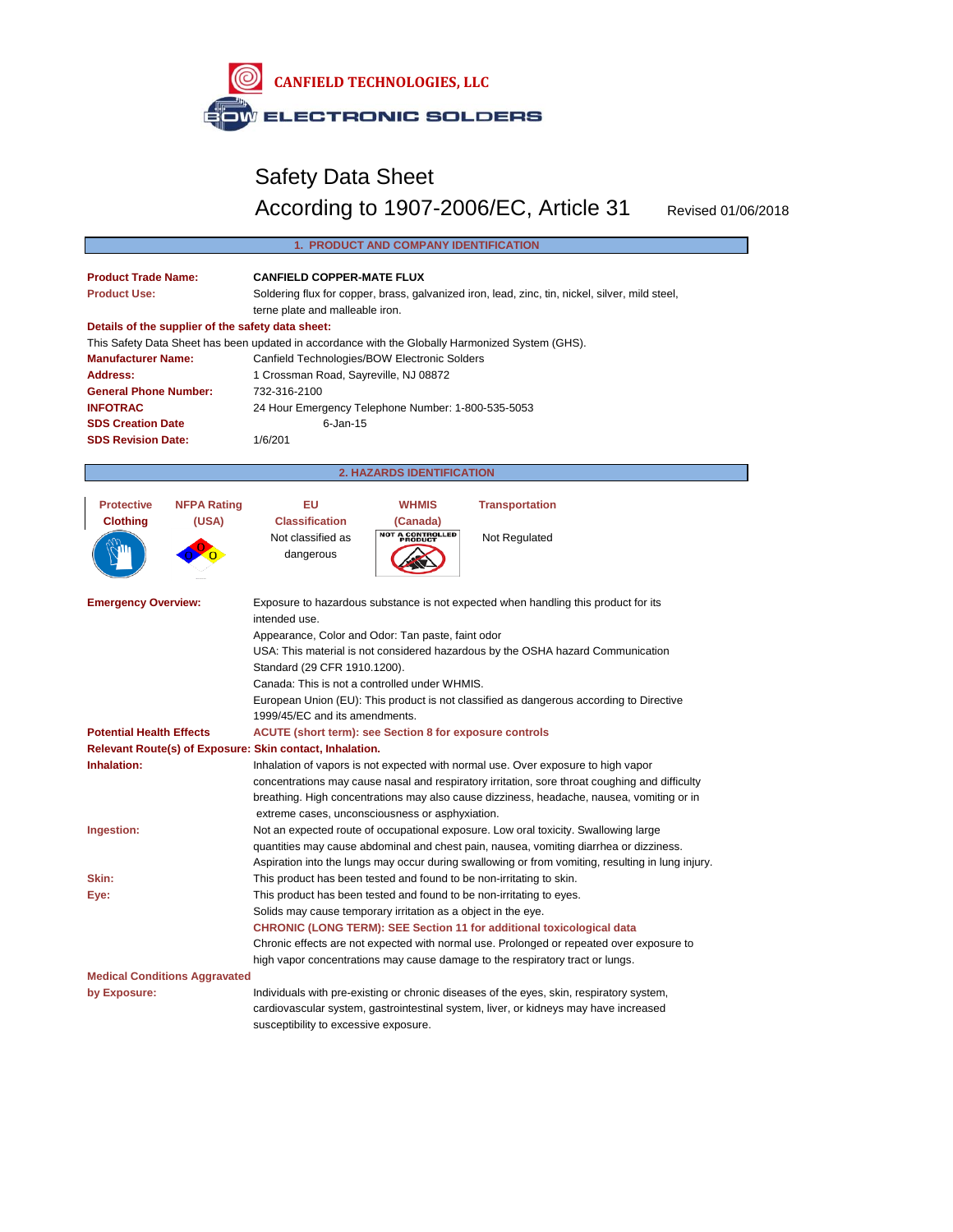## **Interactions With Other Chemicals:** Not available.

# **3. COMPOSITION OF MIXTURE**

| <b>Hazardous Ingredients</b> |  |  |
|------------------------------|--|--|
|                              |  |  |

| <b>Chemical Name:</b> | <b>CAS No.</b> | $Wt.$ %    | <b>EINECS/ELINCS</b> | <b>Symbol</b> | <b>Risk Phrases</b> |
|-----------------------|----------------|------------|----------------------|---------------|---------------------|
| Ammonium Chloride     | 12125-02-9     | $5 - 25%$  | 235-186-4            | Xn. Xi        | R22, R36            |
| <b>Zinc Chloride</b>  | 7646-85-7      | $5 - 25%$  | 231-592-0            | Xn. Xi        | R22, R36            |
| <b>Petrolatum</b>     | 800-03-8       | $30 - 70%$ | 232-373-2            | None          | None                |
|                       |                |            |                      |               |                     |

**Note:** See Section 16 for the full text of the R-phrases above.

# **4. FIRST AID MEASURES**

## **Description of first aid measures**

**After inhalation:** Move victim to fresh air and get medical attention.

**After skin contact:** Quickly and gently, blot or brush away excess paste. Remove contaminated clothing and shoes. Immediately

wash with warm water and soap and rinse thoroughly. If irritation develops, seek medical attention.

**After eye contact:** Rinse opened eye for several minutes under running water. Seek medical attention.

**After swallowing:** Call a physician or Poison Control Center at once.

Induce vomiting, if person is conscious. Seek medical help. Only induce vomiting at the instruction of a physician.

**Information for doctor:** Most important symptoms and effects, both acute and delayed.

Indication of any immediate medical attention and special treatment needed.

#### **5. FIREFIGHTER MEASURES**

**Flammable Properties:** Product will burn if involved in a fire but does not ignite readily.

**Suitable extinguishing Media:** CO2, extinguishing powder or water spray. Fight larger fires with water spray or alcohol resistant foam. **Explosion Data:** No sensitivity to machanical impact or static discharge.

**Unsuitable extinguishing Media:** Not applicable.

**Special hazards arising from the substance or mixture:** In case of fire, the following can be released: Carbon dioxide,

Carbon monoxide, ammonia hydrogen chloride. Smoke and Irritating toxic fumes may be formed.

**Protective equipment:** Wear self-contained respiratory and protective clothing should be worn. Remove unprotected personnel.

**NFPA Health: 0**

**Flammability: 0 Instability: 0**

## **6. ACCIDENTAL RELEASE MEASURES**

**Personal precautions, protective equipment and emergency procedures:** Ensure adequate ventilation

**Environmental precautions:** Do not allow to enter sewers/ surface or ground water.

**Methods for containment:** Stop the spill if it is safe to do so. Contain spilled flux with sand or absorbent material

which does not react with spilled material.

**Methods for clean up:** Scrape or scoop up the spilled product and collect for proper disposal.as described in Section 13 of this SDS.

**Reference to other sections:**

See Section 7 for information on safe handling.

See Section 8 for information on personal protection equipment.

See section 13 for disposal information.

## **7. HANDLING AND STORAGE**

## **Handling:**

**Precautions for safe handling**: Avoid contact with eyes and skin, do not breath fumes. Do not ingest.

Keep out of reach of children, use this material with adequate ventilation. Keep container closed when not in use.

Wash thoroughly with detergent and water after handling, before eating, drinking, smoking or using the toilet.

**Information about protection against explosions and fires:** No special measures required.

**Conditions for safe storage, including any incompatibilities**

**Storage:** Store in a cool location. Information about storage in one common storage facility: Not required. **Further information about storage conditions:** Keep receptacle tightly sealed. Store in dry conditions. **Specific end use (s)** No further relevant information available.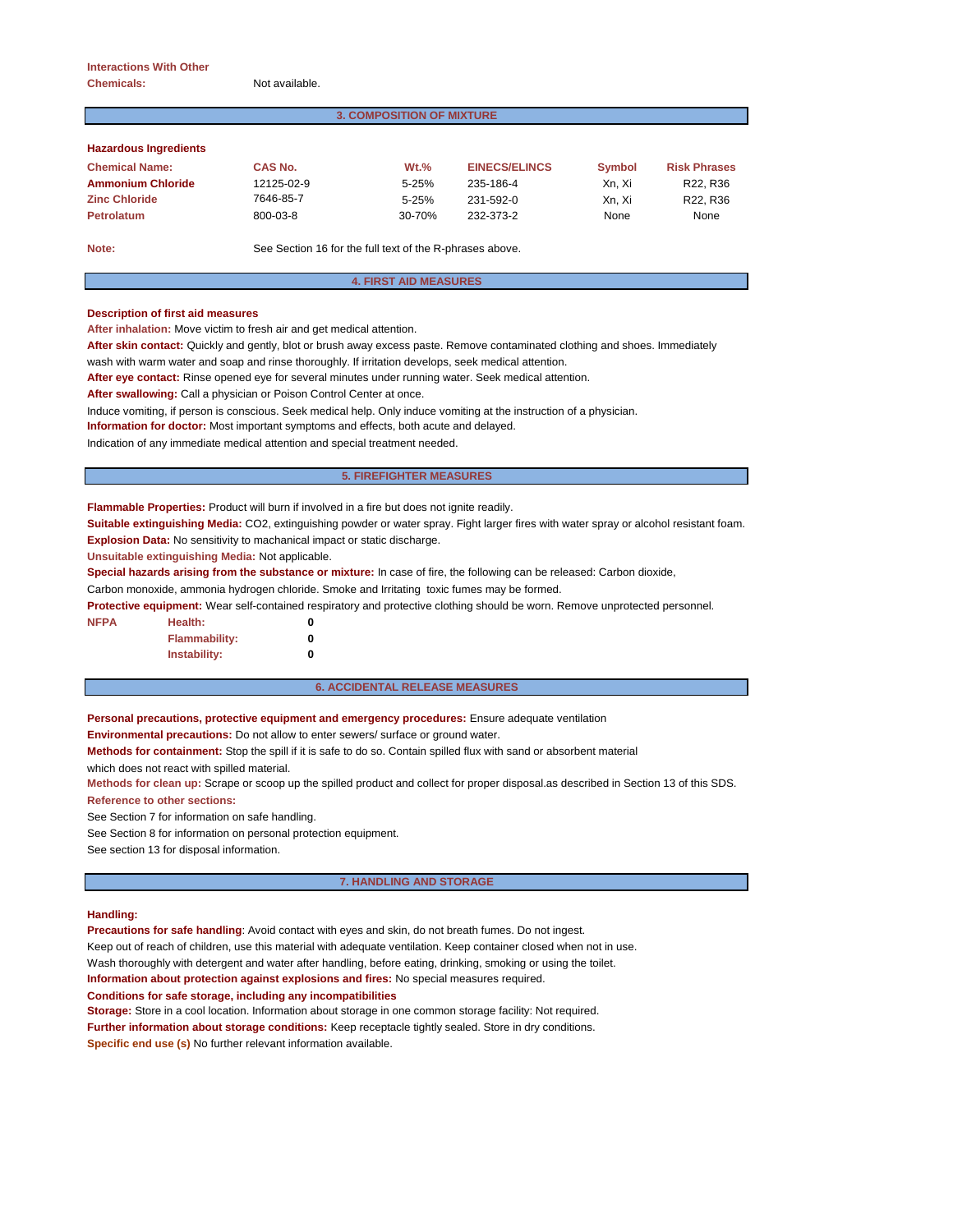# **8. EXPOSURE CONTROLS/ PERSONAL PROTECTION**

**Additional information about design of technical systems**: No further data; see item 7.

# **Control parameters**

**Components with limit values that require monitoring at the workplace:**

| Ingredient                               | <b>ACGIH TLV</b>           | <b>U.S. OSHA PEL</b>       | <b>Ontario (Canada)</b>   | <b>UK OEL</b>              |
|------------------------------------------|----------------------------|----------------------------|---------------------------|----------------------------|
|                                          | $(8-HR, TWA)$              | $(8-HR, TWA)$              | <b>TWAEV</b>              | $(8-HR. TWA)$              |
|                                          |                            |                            |                           |                            |
| <b>Ammonium Chloride</b>                 | $10$ mg/m $3$ (FUME)       | $10$ mg/m $3$ (FUME)       | $10$ mg/m $3$             | $10$ mg/m $3$ (FUME)       |
|                                          | 20mg/m <sup>3</sup> (STEL) | 20mg/m <sup>3</sup> (STEL) | 20mg/m <sup>3</sup> STEV  | 20mg/m <sup>3</sup> (STEL) |
|                                          |                            |                            |                           |                            |
| <b>Zinc Chloride</b>                     | $1$ mg/m $3$ (FUME)        | $1mg/m3$ (FUME)            | $1$ mg/m $3$ (FUME)       | $1$ mg/m $3$ (FUME)        |
|                                          | 2mg/m <sup>3</sup> (STEL)  | 2mg/m <sup>3</sup> (STEL)  | 2mg/m <sup>3</sup> (STEL) | 2mg/m <sup>3</sup> (STEL)  |
| <b>STEV</b> = Short term Exposure Value. |                            |                            |                           |                            |

**STEL** = Short Term Exposure Limit.

#### **Exposure controls**

**Personal protective equipment:** Workers must comply with PPE requirements of the workplace in which this product is handled. Immediately remove all soiled and contaminated clothing. Wash hands before breaks and at the end of work.

## **Breathing equipment:**

**Exposure controls:** Use appropriate engineering control such as process enclosures', local exhaust ventilation to control airborne levels below recommended exposure limits.

When ventilation is not sufficient to remove airborne levels from the breathing zone, a NIOSH safety approved respirator or self-contained breathing apparatus should be worn. Consult with local procedures for selection, training, inspection and maintenance of the personal protective equipment.

**Protection of hands:**



**Protective gloves**

**Material of gloves:** Nitrile rubber, NBR Natural rubber, NR **Eye protection:**

**General Information:**



**Face shield, safety glasses**

# **9. PHYSICAL AND CHEMICAL PROPERTIES**

**Information on basic physical and chemical properties**

| ____________________                             |                     |
|--------------------------------------------------|---------------------|
| <b>Physical State:</b>                           | Paste               |
| Appearance:                                      | Tan                 |
| pH-value:                                        | Not measurable      |
| <b>Relative Density (water=1)</b>                | 1.1                 |
| <b>Boiling point/boiling range:</b>              | Not applicable      |
| <b>Freezing Point:</b>                           | Not applicable      |
| <b>Viscosity:</b>                                | Not applicable      |
| <b>Oxidizing Properties:</b>                     | Not applicable      |
| <b>Flash point:</b>                              | >204°C (400°F) TOC  |
| Flammability (solid, gaseous):                   | Not determined.     |
| Vapor pressure (mm Hg @ 25°C                     | <0.01 @ 68°F (20°C) |
| Vapor Density (Air=1:):                          | Not applicable      |
| <b>Volatile Organic Compounds (VOC) Content:</b> | 0% or (0 g/L)       |
| <b>Solubility in Water:</b>                      | Insoluble           |
| <b>Odor Type:</b>                                | Low odor            |
| <b>Odor Threshold:</b>                           | Not applicable      |
| <b>Evaporation Rate (n-Butyl Acetate=1):</b>     | Not applicable      |
| Auto Ignition Temperature(°C):                   | Not applicable      |
| Flammability Limits (%):                         | Not established     |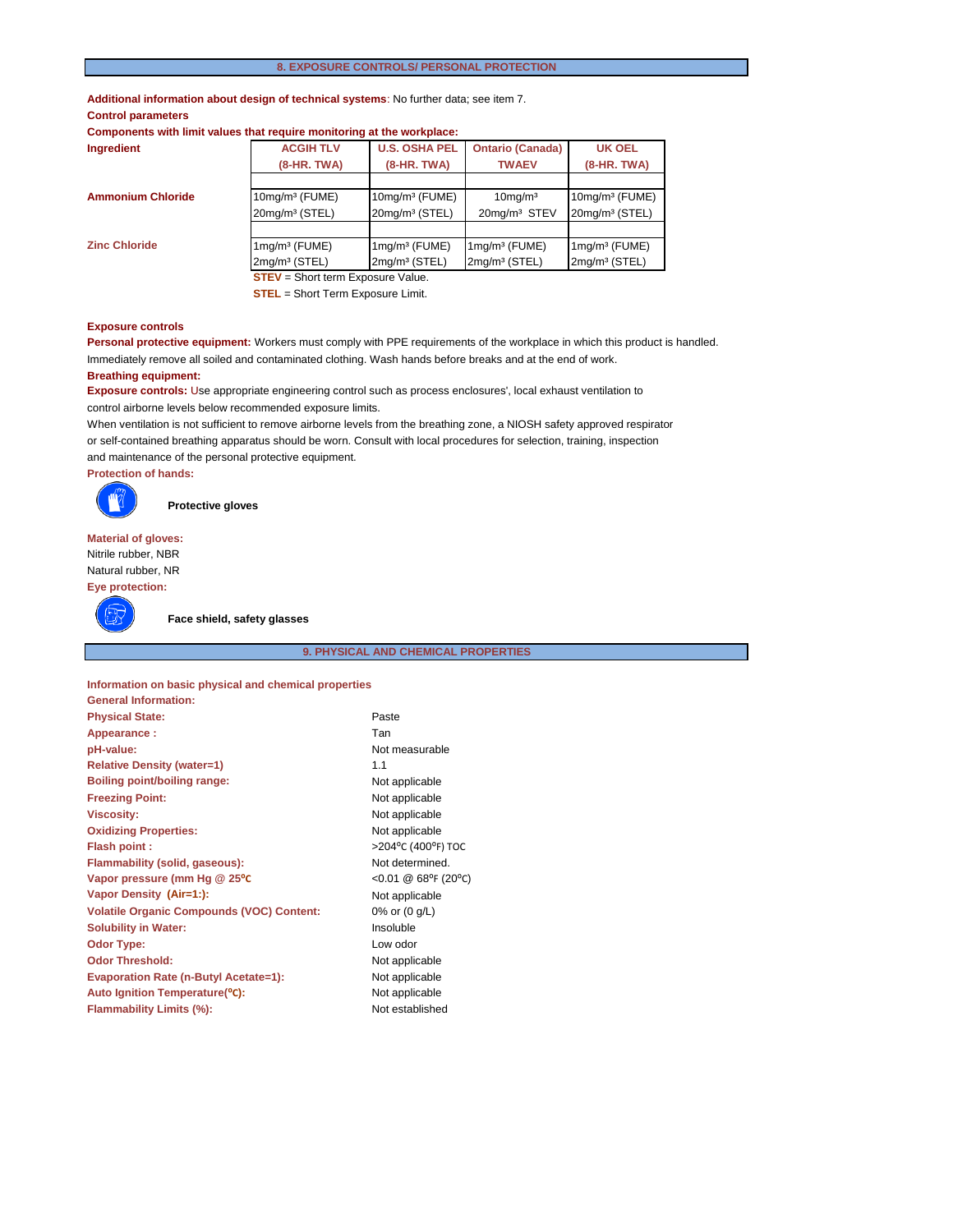| <b>Reactivity</b>                          |                                                                    |
|--------------------------------------------|--------------------------------------------------------------------|
| <b>Chemical stability:</b>                 | Stable at normal room temperature.                                 |
| <b>Possibility of hazardous reactions:</b> | No dangerous reactions known                                       |
| <b>Conditions to avoid</b>                 | None known.                                                        |
| Incompatible materials:                    | None known.                                                        |
| Hazardous decompositions products:         | Toxic fumes of zinc, chloride and HCL may evolve during soldering. |
| <b>Possibility of hazardous reactions:</b> | Hazardous polymerization will not occur.                           |
|                                            |                                                                    |

# **11. TOXICOLOGICAL INFORMATION**

| Information on toxicological effects |                                                                                                                               |                                                                                |  |
|--------------------------------------|-------------------------------------------------------------------------------------------------------------------------------|--------------------------------------------------------------------------------|--|
| <b>Toxicity Data:</b>                |                                                                                                                               |                                                                                |  |
| <b>Zinc Chloride:</b>                | Oral-Rat LD 50:                                                                                                               | $>350$ mg/kg (rat)                                                             |  |
|                                      | <b>Inhalation Rat</b>                                                                                                         | LCL0 Oral: 1960mg/m <sup>3</sup> / 10M                                         |  |
| <b>Ammonium Chloride:</b>            | Oral-Rat LD 50:                                                                                                               | $>1650$ mg/kg (rat)                                                            |  |
|                                      | <b>Inhalation Rat</b>                                                                                                         | LC50 Oral: N/D                                                                 |  |
| Petrolatum:                          | Oral-Rat LD50                                                                                                                 | N/D                                                                            |  |
|                                      | Inhalation Rat                                                                                                                | LC50 Oral: N/D                                                                 |  |
| <b>Chronic Toxicity Data:</b>        |                                                                                                                               | Normal use of this product will not result in exposure to any component        |  |
|                                      | that is considered a human carcinogen by IARC (International Agency<br>for Research on Cancer), ACGIH (American Conference of |                                                                                |  |
|                                      |                                                                                                                               |                                                                                |  |
|                                      |                                                                                                                               | Governmental Industrial Hygienists, OSHA or NTP (National Toxicology Program). |  |
|                                      | <b>12. ECOLOGICAL INFORMATION</b>                                                                                             |                                                                                |  |
|                                      |                                                                                                                               |                                                                                |  |
| <b>Ecotoxicity:</b>                  |                                                                                                                               | Zinc Chloride- 7.32 ppm/96hr/medium bluegill/TLm                               |  |
|                                      |                                                                                                                               | Ammonium Chloride- 6 ppm/96hr/sunfish/TLm                                      |  |
| Persistence/Degradability:           | None Known                                                                                                                    |                                                                                |  |
| <b>Bioaccumulation/Accumulation:</b> |                                                                                                                               | Product is not readily biodegradable.                                          |  |
| <b>Mobility:</b>                     | Not applicable.                                                                                                               |                                                                                |  |

**Waste disposal methods**

**Recommendation:** Disposal must be disposed of in accordance to official regulations.

**Uncleaned packaging:** Must not be disposed of together with household garbage. Do not allow product to reach sewage system. **Recommendations:** Disposal must be disposed of in accordance to official regulations.

**13. DISPOSAL CONSIDERATIONS**

| <b>14. TRANSPORT INFORMATION</b>                                |                                   |  |
|-----------------------------------------------------------------|-----------------------------------|--|
|                                                                 |                                   |  |
| U.S. Hazardous Materials Regulation (DOT 49CFR):                | Not regulated                     |  |
| Canadian Transportation of Dangerous Goods (TDG): Not regulated |                                   |  |
| <b>ADR/RID:</b>                                                 | Not regulated                     |  |
| <b>IMDG:</b>                                                    | Not regulated                     |  |
| <b>Marine Pollutants:</b>                                       | Not applicable.                   |  |
| <b>ICAO/IATA</b>                                                | Not regulated                     |  |
|                                                                 |                                   |  |
|                                                                 | <b>15. REGULATORY INFORMATION</b> |  |

# **USA TSCA Status:** All ingredients in the product are listed on the TSCA inventory. **SARA Title III Sec. 302/304** None Sec. 311/312: Not applicable. Sec. 313: Not applicable. **CERCLA RQ:** Not applicable. **California Proposition 65:** This product is not known to contain chemicals known to the State of California to cause cancer or reproductive harm.